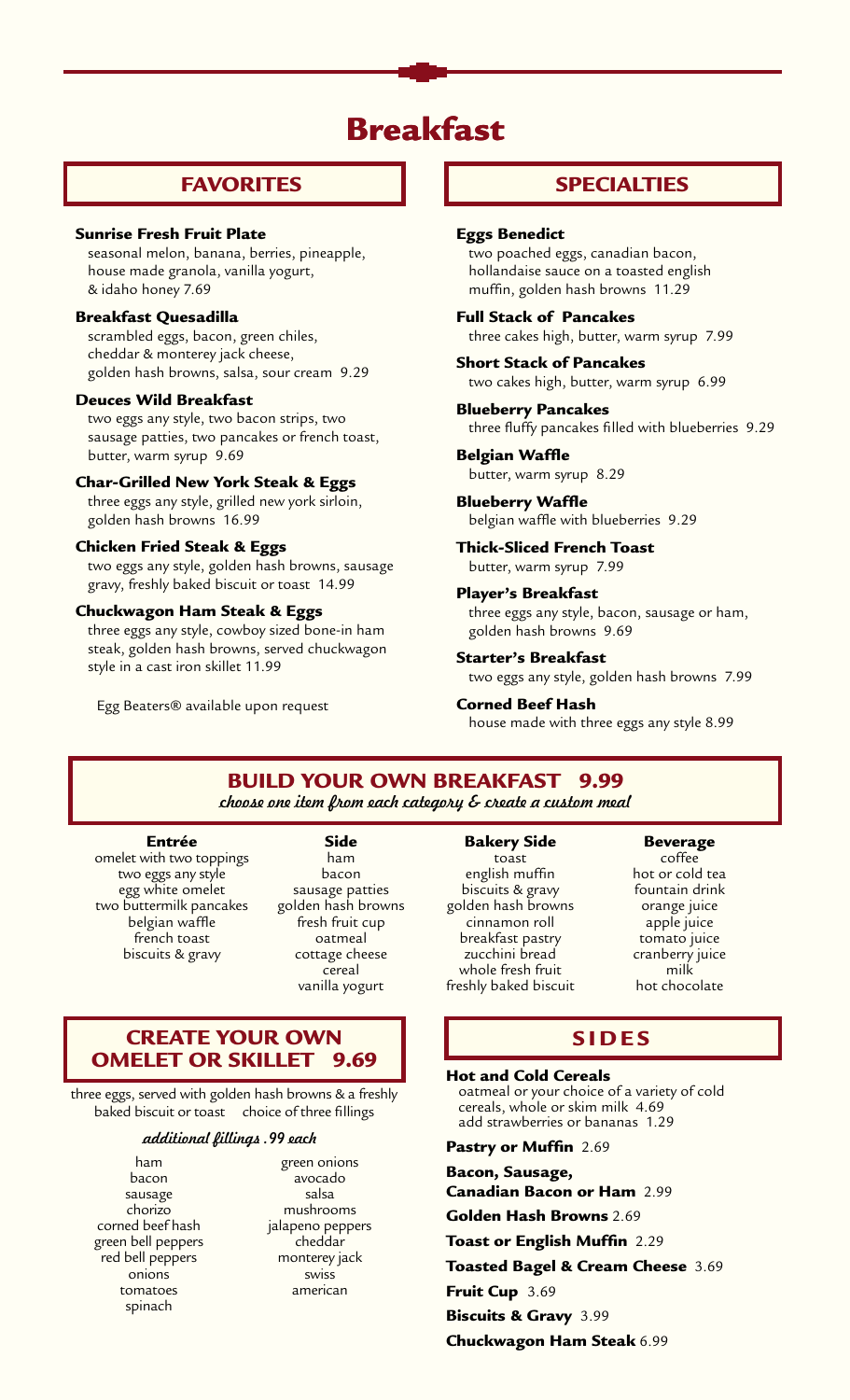## GETTING STARTED

#### Hand-Battered Chicken Tenders

tender & delicious, ranch dipping sauce 7.99

#### Fried Mozzarella Sticks

with marinara sauce 6.99

### Buffalo Wings

tossed in our own spicy sauce, blue cheese dipping sauce, celery & carrot sticks 8.99

#### Grilled Chicken Quesadilla

flour tortilla, shredded monterey jack & cheddar cheese, fajita-style chicken, green chiles 9.29

#### Chilled Shrimp Cocktail

cocktail sauce & fresh lemon 9.99

### Stack of Country Pork Ribs with tangy bbq sauce 8.99

## Spinach & Artichoke Dip

baked au gratin style, topped with cheddar & parmesan cheese, tri-color tortilla chips 6.99

#### Nachos

refried beans, monterey jack & cheddar cheese, onions, olives, jalapeños 5.99 with choice of shredded beef or chicken 8.99

## SOUPS & SALADS

## Chicken Corn Chowder

bowl 4.69 cup 2.99

## House Made Chili

bowl 6.99 cup 3.99

### Bowl of Soup & Garden Salad 7.99

#### Taco Salad

Choice of marinated shredded beef or chicken, refried beans, lettuce, cheddar cheese, tomato, salsa, sour cream, guacamole 10.29

#### Chopped Chef's Salad

turkey, ham, roast beef, swiss & american cheese, chopped egg, tomatoes, olives, tossed with garden greens, choice of dressing Half Salad 8.99 Full Salad 10.99

#### Soup of the Day

bowl 4.69 cup 2.99

#### Heartland Chicken Salad

choice of grilled chicken breast or crispy chicken tenders, chopped egg, bacon, tomatoes, monterey jack & cheddar cheese, fresh seasonal greens, honey mustard dressing Half Salad 8.99 Full Salad 10.99

## Desert Room House Salad

iceberg & romaine, carrots, tomatoes, olives, choice of dressing 4.99

## Grilled Shrimp Cobb Salad

spicy grilled shrimp, bacon, diced tomato, diced avocado, chopped egg, Maytag blue cheese crumbles, fresh seasonal greens, choice of dressing half 8.99 full 10.99

## BURGERS PLATTERS

*all of our burgers are made from USDA choice beef, served with lettuce, tomato, onion & pickle, with coleslaw, fruit cup, french fries or waffle fries*

## Hamburger 9.69

Cheeseburger 10.29

#### Southwest Burger

monterey jack cheese, crispy fried jalapenos, grilled onions, chipotle bbq sauce, lettuce & tomato 10.99

#### Patty Melt

 beef patty, sautéed onions, swiss cheese on grilled rye bread 10.69

#### Custom Constructed Burger

customize your basic hamburger with any of these finishes:

swiss cheese cheddar cheese american cheese monterey jack cheese blue cheese

crispy onions sautéed onions sautéed mushrooms grilled sweet peppers grilled jalapeno peppers

.69 per topping garden burger available

bacon chili fried egg crispy fried jalapenos

we use only the highest quality ingredients; however, consuming raw or undercooked meats, poultry, seafood, shellfish or eggs may increase your risk of foodborne illness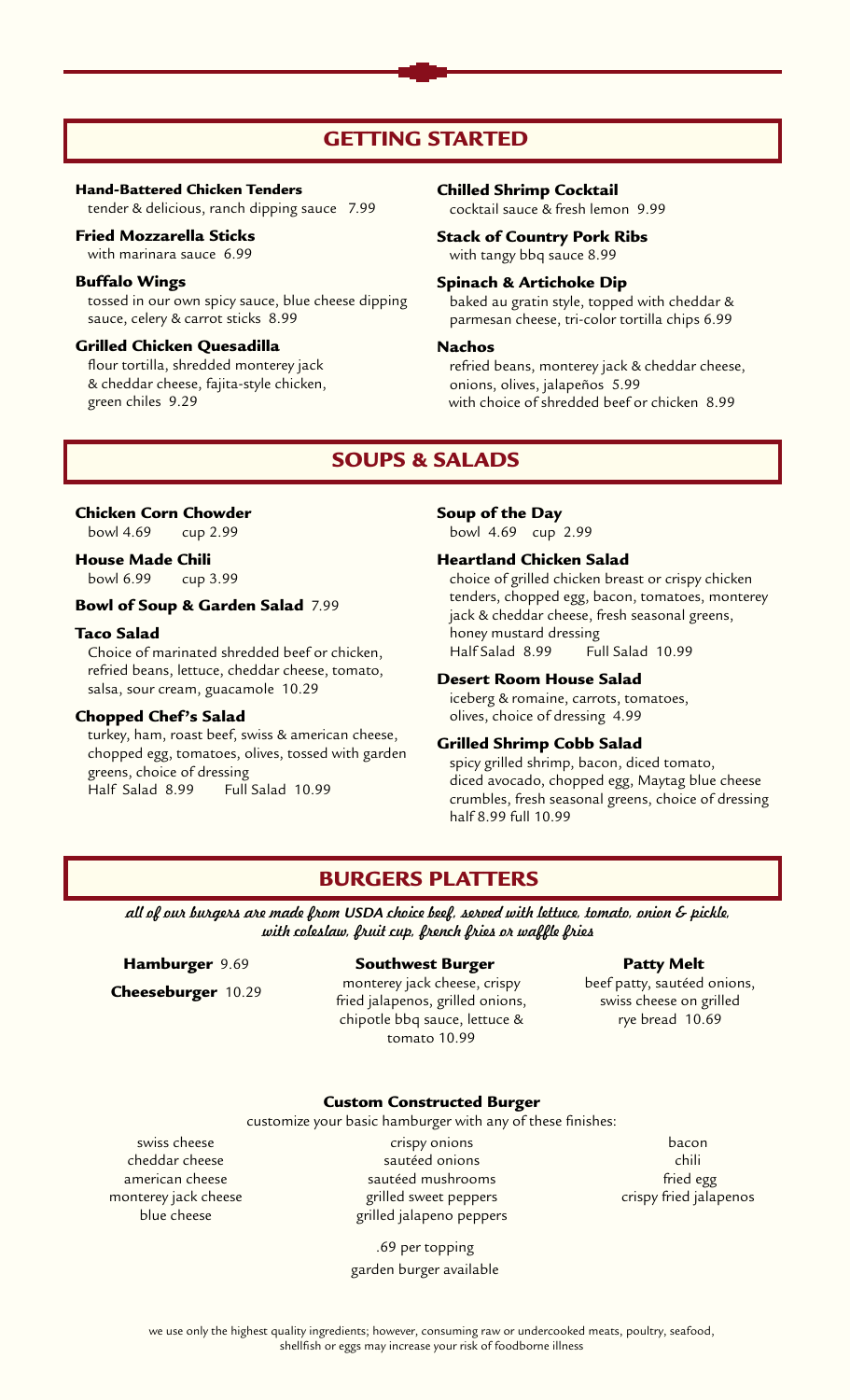## SANDWICHES & WRAPS

### *served with choice of coleslaw, fruit cup, french fries or waffle fries*

#### Classic French Dip

lean roast beef on a french roll, au jus 10.29

#### Mahi Mahi Fish Tacos

 flame grilled mahi mahi, shredded southwest slaw, pico de gallo, pepper jack cheese, mexican crema & fresh lime, served taco style in warm corn tortillas 9.99

#### Grilled Reuben

thinly sliced corned beef, sauerkraut, swiss cheese, thousand island dressing on grilled rye bread 10.29

### Monte Cristo

ham, turkey, swiss & american cheese on sourdough bread, batter-dipped & fried golden, dusted with powdered sugar, currant jelly 10.29

#### Triple-Decker Club

turkey breast, bacon, lettuce, tomato, mayonnaise on sourdough bread 10.29

#### Philly Cheese Steak

sliced tender beef, sautéed onions & peppers, melted american cheese on a hoagie roll 10.29

#### Grilled Chicken "BLT" Wrap

 grilled chicken breast, bacon, lettuce, tomato, avocado & mayonnaise, wrapped in a warm flour tortilla 10.29

#### All Day Breakfast Sandwich

three eggs griddled & layered with ham, bacon & melted jack cheese on grilled texas toast, golden hash browns 8.99

#### Pork Tenderloin Sandwich

 crispy country fried pork tenderloin, shredded lettuce, tomato, pickle relish, dijon sauce, toasted brioche bun 10.29

## DINNER CLASSICS

#### Open-Faced Turkey

sliced breast of turkey, chef's vegetable, creamy smashed potatoes, gravy 13.69

#### Grilled Sirloin Steak

crispy onions, chef's vegetable, creamy smashed potatoes 16.99

#### Shredded Beef or Chicken Burrito

 choice of shredded beef or chicken wrapped in a flour tortilla smothered with enchilada sauce & cheese, served with refried beans, rice, sour cream & guacamole 9.99

## Featured Catch of the Day

chef's vegetable, creamy smashed potatoes Market \$

### Fettuccine & Grilled Chicken Alfredo

grilled breast of chicken tossed with fettuccine & classic alfredo sauce, served with garlic cheese toast 15.99

#### Chicken Fried Steak & Gravy

chef's vegetable, creamy smashed potatoes 16.99

#### Golden-Fried Shrimp Basket

a "baker's dozen" golden fried shrimp, fries, coleslaw, tartar sauce, cocktail sauce & fresh lemon 15.69

## Daily Blue Plates

## Sunday

Old Fashioned Chicken Pot Pie

with light & dark meat chicken, chef's vegetable, rich creamy gravy & a flaky pie crust

### **Tuesday** Savory Meatloaf

our chef's specialty hand crafted individual meatloaf, crusted with bacon bbq glaze, chef's vegetable & creamy smashed potatoes

## **Thursday**

## Country Style Buttermilk Fried Chicken

french fries or waffle fries, crisp garden slaw, freshly baked biscuit & honey

### Monday

#### Open Faced Pot Roast Sandwich

on sourdough toast, rich mushroom gravy, chef's vegetable & creamy smashed potatoes

#### **Wednesday** Chicken Parmesan

crisp breast of chicken topped with marinara sauce, melted mozzarella & parmesan, over mostaccioli pasta, garlic cheese toast

## Friday

#### Fish & Chips

french fries or waffle fries, crisp garden slaw, fresh lemon, tartar & cocktail sauce

#### **Saturday** Spaghetti & Meatballs

with tangy marinara & garlic cheese toast